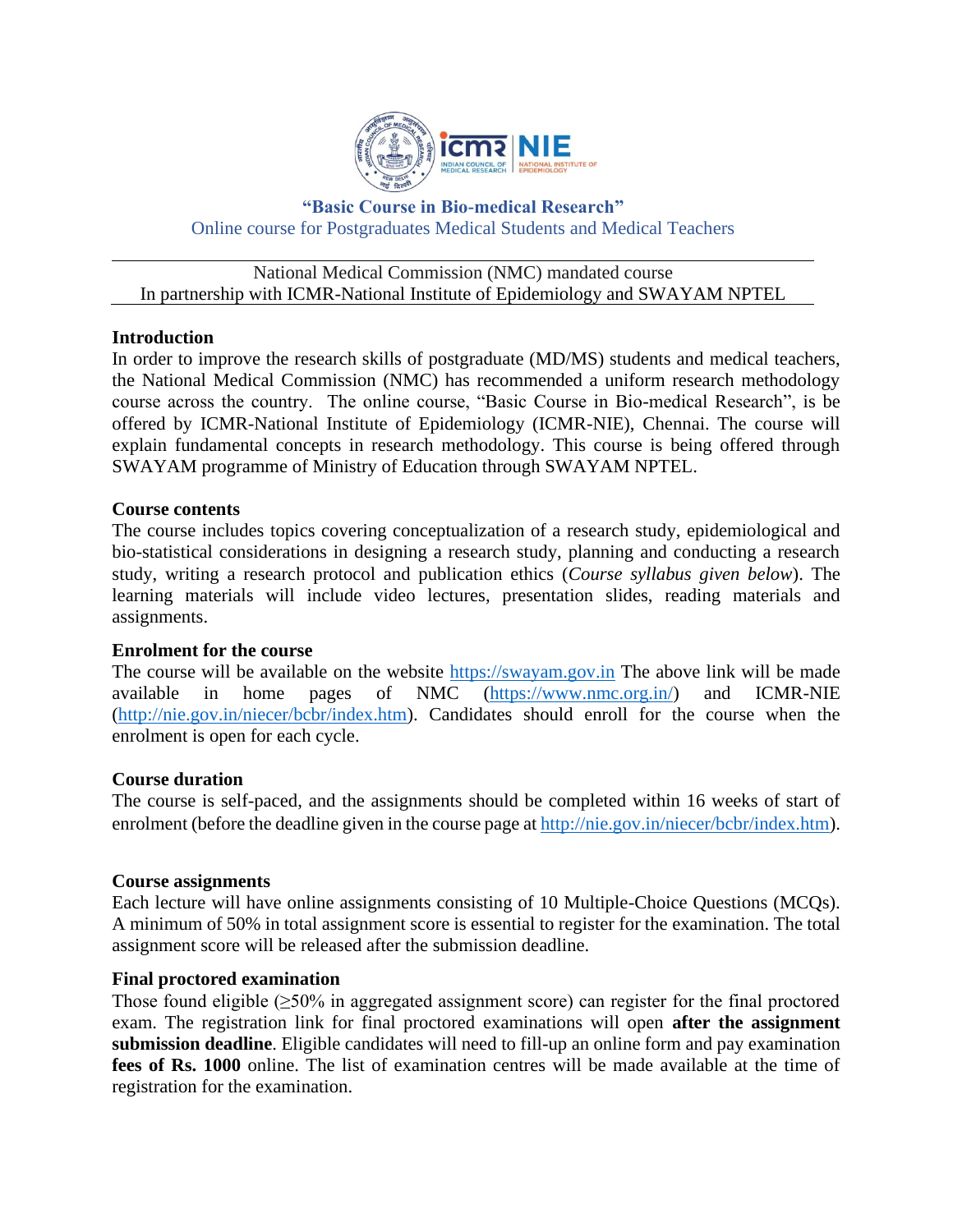The final proctored computer-based examination will be conducted at designated centres in selected cities across the country and will comprise of 100 MCQs.

### **Course Certification**

Candidates will be provided an e-Certificate only if s/he scores at least 50% in the final proctored examination.

Successful candidates will get an **e-Certificate** with the name, photograph and the scores obtained. The e-Certificate will depict the **'Final score'** comprising the total assignment score (**25% weightage**) and the proctored examination score (**75% weightage**). It will be e-verifiable at a designated web address. No hard copies will be issued.

Candidates will be considered '*Ineligible'* to register for the proctored examination if they score  $<$  50% in total assignment score. They will have an option of re-enrolment for the course in the next cycle (*Refer to important dates at* [http://nie.gov.in/niecer/bcbr/index.htm\)](http://nie.gov.in/niecer/bcbr/index.htm).

Candidates who score  $\langle 50\%$  in the proctored examination (but have scored  $> 50\%$  in total assignment score) have to **re-register** for the proctored examination in the next cycle (*Refer to important dates at* [http://nie.gov.in/niecer/bcbr/index.htm\)](http://nie.gov.in/niecer/bcbr/index.htm).

### **Course Co-ordination Committee**

Dr. Siddarth Ramji (MAMC, New Delhi), Dr. Shally Awasthi (KGMC, Lucknow), Dr. M. Jeeva Sankar (AIIMS, New Delhi) and Dr. Manoj V Murhekar (Director, ICMR-NIE, Chennai)

| 1. Conceptualizing a research study              | 4. Planning a research study                  |
|--------------------------------------------------|-----------------------------------------------|
| • Introduction to health research                | • Selection of study population               |
| • Formulating research question, hypothesis $\&$ | • Study plan and project management           |
| objectives                                       | • Designing data collection tools             |
| • Literature review                              | • Principles of data collection               |
|                                                  | • Data management                             |
|                                                  | • Overview of data analysis                   |
| 2. Epidemiological<br>considerations<br>in       | 5. Conducting a research study                |
| designing a research study                       |                                               |
| • Measures of disease frequency                  | • Ethical framework for health research       |
| • Descriptive study designs                      | • Conducting clinical trials                  |
| • Analytical study designs                       |                                               |
| • Experimental study designs: Clinical trials    |                                               |
| • Validity of epidemiological studies            |                                               |
| · Qualitative research methods: An overview      |                                               |
| 3. Bio-statistical considerations in designing   | 6. Writing a research protocol                |
| a research study                                 |                                               |
| • Measurement of study variable                  | • Preparing a concept paper for research      |
| • Sampling methods                               | projects                                      |
| • Calculating sample size and power              | • Elements of a protocol for research studies |

#### **COURSE SYLLABUS**